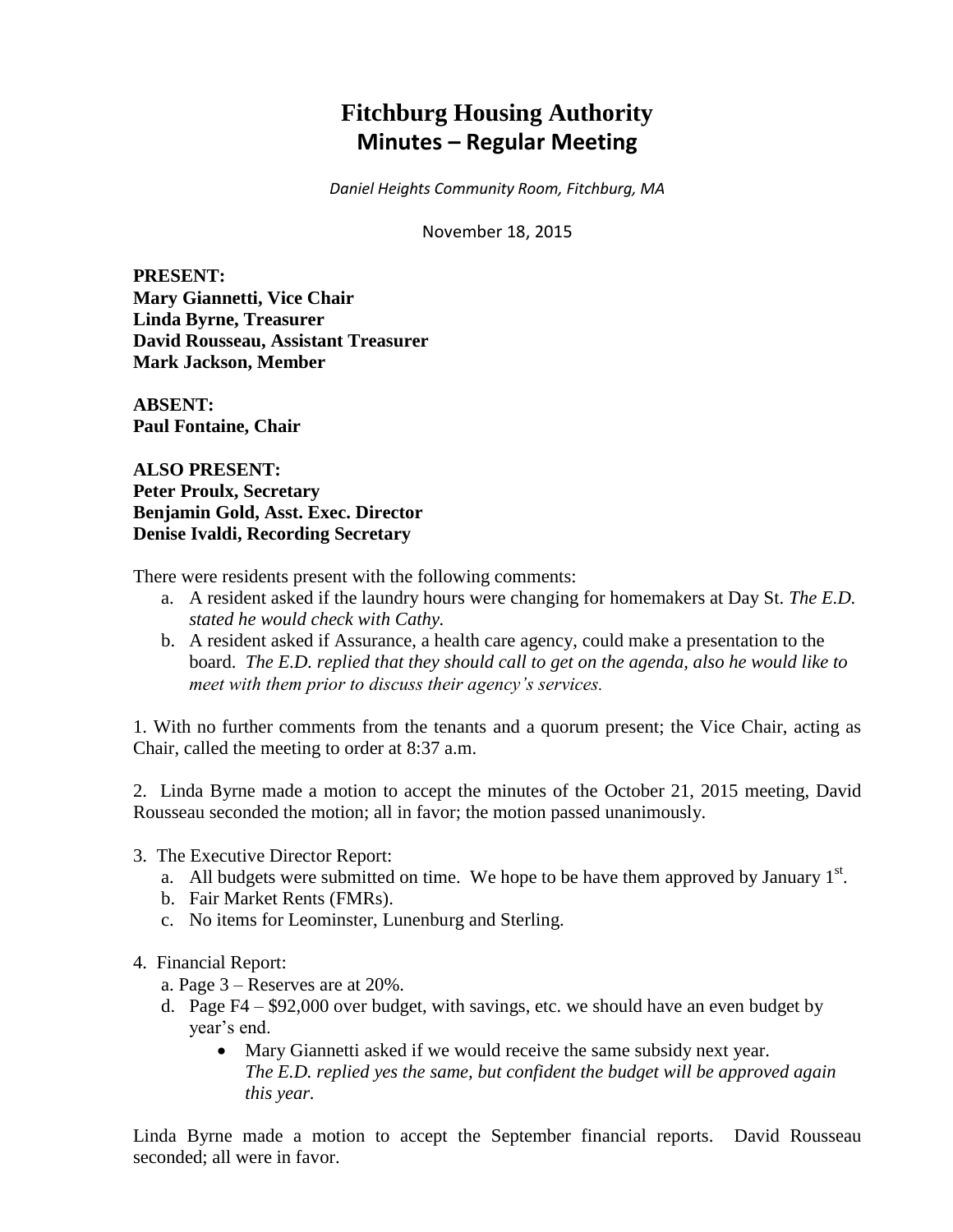- 5. Facilities Report:
	- a. 77% of work orders are completed within 24 hours.
	- b. Locks and Security Cameras out to bid again this month.
	- c. Green Acres roof work is going well, more crews; we hope to have completed by December  $24^{\text{th}}$ .
	- d. Wallace asbestos  $-2<sup>nd</sup>$  phase is completed.

David Rousseau asked if it was possible to receive the board reports via computer if the board had computers at the board meetings. He thought there would be less printing; Linda Byrne added the cost of mailing might be a factor as well. The E.D. said he would look into this to see if possible.

- 6. State Housing Report:
	- a. Discussion on the state centralized waiting list; number of families, vacancies, process, updates, etc.
- 7. Section 8 Report:
	- a. Our goal is to reach 119 vouchers. We are quickly going through the 2007 waiting list; lot of trouble finding landlords to work with the program and clients not getting back to the Section 8 Department (either they are no longer interested, found something else or have moved).
- 8. Old Business: None
- 9. New Business:

The following resolutions were presented by the Vice Chair:

# RESOLUTION AUTHORIZING SIGNING OF THE CERTIFICATE OF SUBSTANTIAL COMPLETION AND CERTIFICATE OF PAYMENT NUMBER ONE FOR THE WALLACE TOWERS ASBESTOS ABATEMENT (667-3)

## DHCD PROJECT NUMBER 097078

Resolution 2015-11-01

- Whereas: The Architect (Cardno ATC) has inspected the asbestos abatement at Wallace Towers (667-3) and,
- Whereas: The Architect has recommended that the asbestos abatement at Wallace Towers (667-3) has reached the point of Substantial Completion and, contingent upon DHCD's approval,

## NOW THEREFORE BE IT RESOLVED,

That the Fitchburg Housing Authority authorizes the Chair or Executive Director to sign the necessary documents in connection with Substantial Completion and Certificate of Payment Number One in the amount of \$48,592.50 for the asbestos abatement at Wallace Towers (667-3).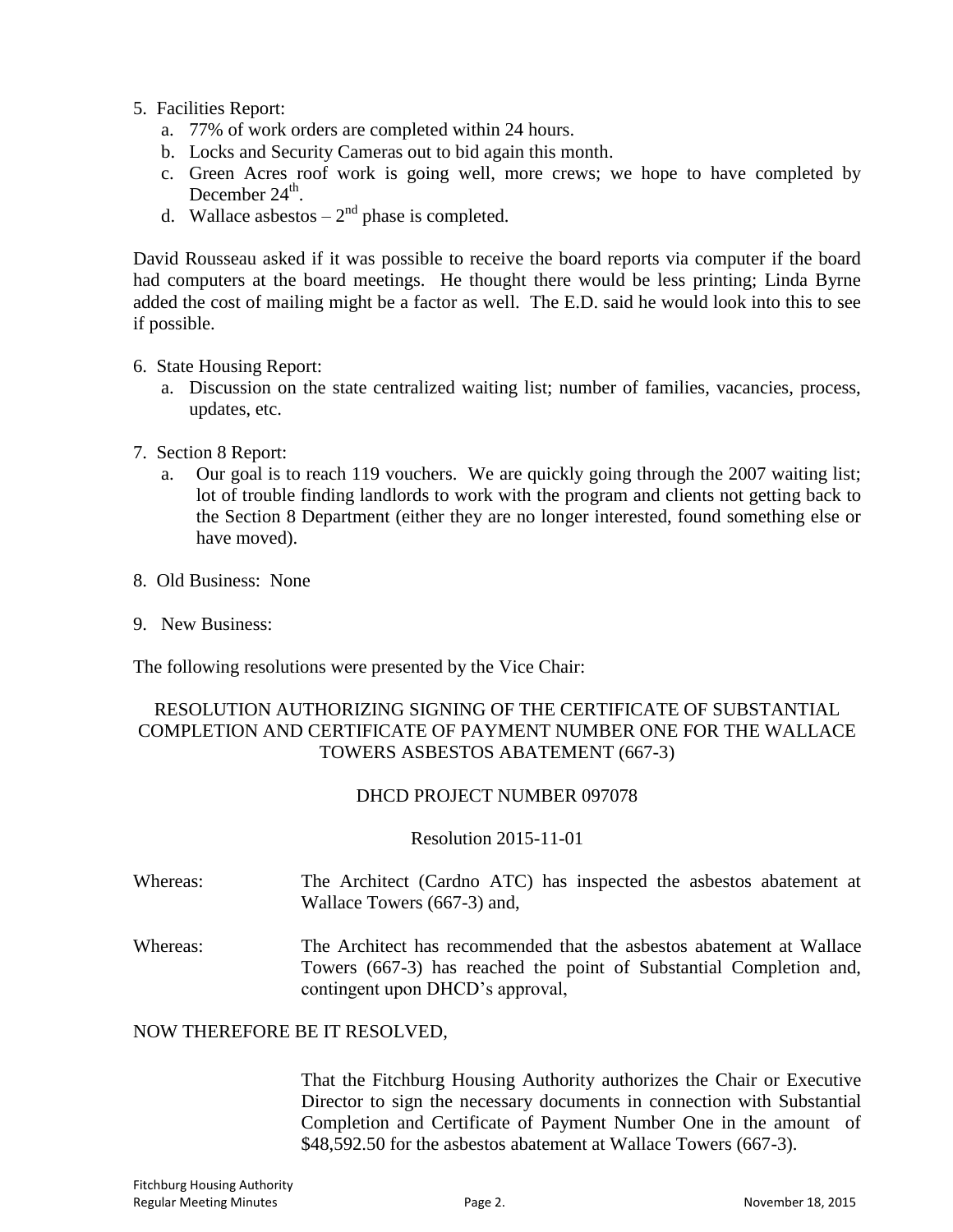| RESOLVED, | Motion made by Lina Byrne to accept the Substantial Completion and    |
|-----------|-----------------------------------------------------------------------|
|           | Certificate of Payment Number One for the asbestos abatement (667-3). |

SECONDED, Mark Jackson seconded the motion, and the motion was passed by a unanimous vote.

The E.D. noted that the money for the following resolution was from compliance funds, not the Capital Improvement Plan funds.

# RESOLUTION AUTHORIZING SIGNING OF THE CERTIFICATE OF FINAL COMPLETION AND CERTIFICATE OF PAYMENT NUMBER TWO FOR THE WALLACE TOWERS ASBESTOS ABATEMENT (667-3)

## DHCD PROJECT NUMBER 097078

## Resolution 2015-11-02

- Whereas: The Architect (Cardno ATC) has inspected the asbestos abatement at Wallace Towers (667-3) and,
- Whereas: The Architect has recommended that the asbestos abatement at Wallace Towers (667-3) has reached the point of Final Completion and, contingent upon DHCD's approval,

## NOW THEREFORE BE IT RESOLVED,

That the Fitchburg Housing Authority authorizes the Chair or Executive Director to sign the necessary documents in connection with Substantial Completion and Certificate of Payment Number Two in the amount of \$2,557.50 for the asbestos abatement at Wallace Towers (667-3).

- RESOLVED, Motion made by Linda Byrne to accept the Final Completion and Certificate of Payment Number Two for the asbestos abatement (667-3).
- SECONDED, Mark Jackson seconded the motion, and the motion was passed by a unanimous vote.

The E.D. informed the board that the third resolution (2015-11-03, Green Acres Furnace Maintenance) would be placed on hold for now. We need to go back out to bid as the two bids received were over \$25,000.00; we need to review specifications.

## 10. Other Correspondence:

a. DHCD letter on approved funding for the 667-2 Daniels Heights asbestos removal in the amount of \$28,985.

Motion to adjourn the meeting at 9:10 a.m. was made by Linda Byrne. Mark Jackson seconded; all were in favor.